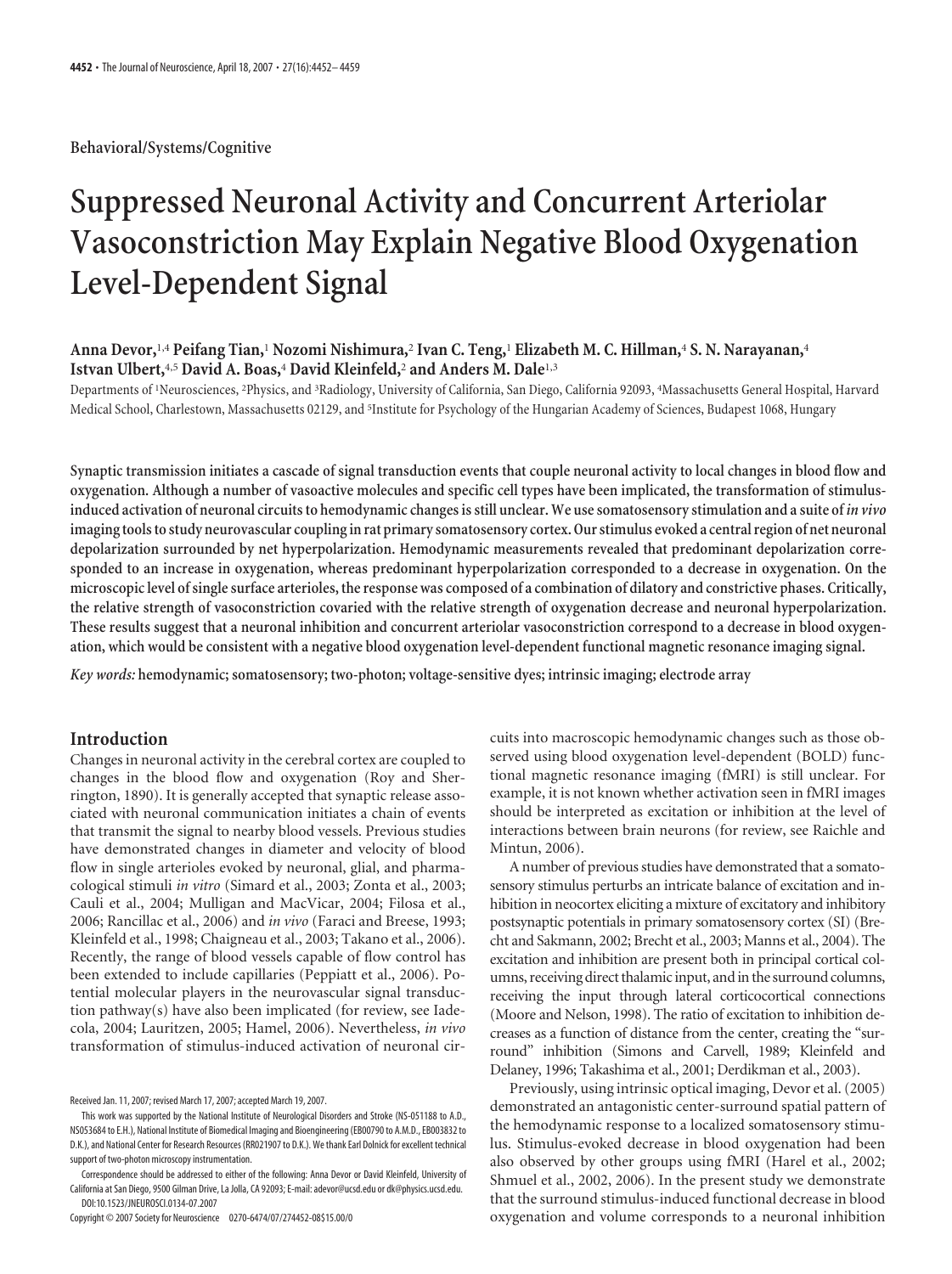and arteriolar vasoconstriction. Because arterioles have a wall of smooth muscle and their diameter is controlled by vasoactive substances (Faraci and Heistad, 1998; Hamel, 2006), this vasoconstriction is likely to reflect an activation of signaling pathways presumably initiated by neuronal release of neurotransmitters and neuropeptides associated with functional inhibition (Faraci and Breese, 1993; Cauli et al., 2004). Moreover, because synaptic activity is associated with increased metabolism (Attwell and Iadecola, 2002), and because no decrease in spiking rates was observed, our results also suggest that the milieu of signaling molecules released during synaptic transmission, rather than energy consumption feedback, controls the hemodynamic response.

#### **Materials and Methods**

*Animal preparation.* Sprague Dawley rats (*n* 15; 230 –310 g) were used. Among them, four were used for the spectroscopic imaging, four in voltage-sensitive dye (VSD) experiments, and seven for two-photon microscopy. All experimental procedures were approved by the Massachusetts General Hospital Subcommittee on Research Animal Care and the University of California at San Diego Institutional Animal Care and Use Committee. Rats were initially anesthetized with halothane, 1.5% (v/v) initially and 1% during ventilation, or isofluorane, 3% (v/v) initially and 2% during ventilation, and ventilated with mixture of air and oxygen during surgical procedures. During the surgery, cannulas were inserted in the femoral artery and vein. Halothane or isofluorane was discontinued, and anesthesia was maintained with 50 mg/kg intravenous bolus of  $\alpha$ -chloralose followed by continuous intravenous infusion at 40  $mg \cdot \text{kg}^{-1} \cdot \text{h}^{-1}$ . Heart rate, blood pressure, and body temperature were continuously monitored. In VSD and spectroscopic imaging experiments, blood gas was analyzed. Respiration was aimed to maintain  $Pa<sub>CO2</sub>$ between 35 and 45 mmHg,  $Pa<sub>O<sub>2</sub></sub>$  between 140 and 180 mmHg, and pH between 7.35 and 7.45.

In experiments involving spectroscopic imaging, an area of skull overlying the primary somatosensory cortex was exposed and then thinned until soft and transparent. A well of dental acrylic was built and filled with mineral oil (Sigma, St. Louis, MO). In experiments involving VSD and two-photon microscopy, the thinned skull and dura matter were removed. To avoid herniation of the exposed brain caused by excessive intracranial pressure, CSF was drained from the fourth cerebral ventricle.

We chose forepaw stimulus to increase the signal-to-noise ratio (SNR) of our measurements. The stimulus consisted of a train of three electrical pulses (3 Hz, 300  $\mu$ s, 0.5–1.5 mA) delivered to a forepaw through a pair of thin needles implanted under the skin. The intensity was adjusted to provide stimulation below the movement threshold. The interstimulus interval (ISI) was kept at 20 s during imaging of hemodynamic signals. Electrophysiological trials acquired at 20 s ISI did not reveal quantitative difference to those acquired at 5 or 1 s ISI. Therefore, VSD imaging and laminar electrophysiology was acquired using 5 and 1 s ISI, respectively, to optimize for number of trials.

*Spectroscopic optical imaging.* Spectroscopic imaging is described in detail by Dunn et al. (2003). Briefly, light from a tungsten– halogen lamp was directed through a six-position rotating filter wheel (560, 570, 580, 590, 600, and 610 nm) coupled to a 12 mm fiber bundle. Images of  ${\sim}6$   ${\times}$ 6 mm area ( $\sim$ 150  $\times$  150 pixels) containing the thin-skull exposure were acquired by cooled 12-bit CCD camera (Coolsnap; Photometrics, Tucson, AZ). Image acquisitions were triggered at  $\sim$ 15 Hz by individual filters in the filter wheel passing through an optic sensor. The spectral data were converted to percent-change maps for oxyhemoglobin (HbO), deoxyhemoglobin (Hb), and total hemoglobin (HbT) using the modified Beer-Lambert law. Differential path-length correction was applied to adjust for the differential optical path length through the tissue at different wavelengths. Dense mapping using extracellular microelectrodes  $(2-4 M\Omega; FHC, Bowdoinham, ME)$  was performed at the end of each spectroscopic imaging session to determine the location of maximal neuronal response (Devor et al., 2005).

*Voltage-sensitive dye imaging.* The well was filled with artificial CSF (ACSF) (Kleinfeld and Delaney, 1996) immediately after exposure. Commercially available "blue" voltage-sensitive dye RH-1691 (Optical Imaging, Mountainside, NJ) was dissolved in ACSF, and the well was filled with  $100-200$   $\mu$ l of the dye solution. The dye was left for 1.5–2 h to impregnate the brain. The staining solution in the well was then replaced a number of times with fresh ACSF to remove any unbound dye molecules.

Images of  $\sim$  6  $\times$  6 mm area ( $\sim$ 100  $\times$  100 pixels) containing the exposure were acquired using a commercial CCD-based VSD imaging system (Optical Imaging, New York, NY). Illumination light from a tungsten– halogen lamp was passed through an excitation filter (630 nm). The detected signal was passed through a filter cube consisting of a dichroic mirror and an emission filter (665 nm). Data acquisition was triggered on respiration and heart beat. Stimulus trials were interleaved with blank (no-stimulus) trials. Each condition (stimulus and blank) was divided by the prestimulus baseline. Then, blanks were subtracted from the stimulus to eliminate respiration and heart beat artifacts. Dense mapping using extracellular microelectrodes (2–4 M $\Omega$ ; FHC) was performed at the end of each VSD imaging session to confirm the location of maximal neuronal response.

*Electrode array recordings.* Electrophysiological recordings were performed in two animals after VSD imaging using two linear array multielectrodes with 23 contacts spaced at 100  $\mu$ m (Ulbert et al., 2001). The first array was inserted at the location of the maximal neuronal response as identified using previous mapping with an extracellular microelectrode (2–4 M $\Omega$ ; FHC). The second array was inserted  $\sim$ 3 mm posterior relative to the first within the region of surround hyperpolarization. The depth was estimated based on a contact number when contact 1 was positioned at the cortical surface using visual control. The recorded potential was amplified and filtered into two signals: a low-frequency part (0.1–500 Hz, sampled at 2 kHz with 16 bits) and a high-frequency part (150 –5000 Hz, sampled at 20 kHz with 12 bits) (for details, see Ulbert et al., 2001). The low-frequency part is referred to as the local field potential (LFP). The high-frequency part was further filtered digitally between 750 and 5000 Hz using a zero phase-shift second-order Butterworth filter, and then rectified along the time axis to provide the multiple unit activity (MUA). Finally, the MUA data were smoothed along the time axis using a Gaussian kernel of 1 ms full width at  $e^{-1}$  of peak amplitude.

*Two-photon microscopy.*A chamber consisting of a metal frame (Kleinfeld and Delaney, 1996) and a removable glass coverslip (number 1) lid was glued to the skull. The space between the exposed brain surface and the coverglass was filled with 0.7% (w/v) agarose (Sigma) in ACSF. To visualize the vasculature,  $\sim$  0.3 ml of 5% (w/v) solution of 2 MDa fluorescein-conjugated dextran (FD-2000S; Sigma) in physiological saline was injected intravenously (Nishimura et al., 2006). The dye labeled blood plasma, whereas blood cells looked like dark shadows on the bright background.

Images were obtained using home built two-photon laser-scanning microscope (Tsai et al., 2002) as described previously (Schaffer et al., 2006). We used a  $4\times$  air objective [XLFluor $4\times$ /340; numerical aperture (NA), 0.28; Olympus, Tokyo, Japan] to obtain images of the surface vasculature across the entire cranial window to aid in navigating around the cortical vasculature. Ten-times (Achroplan; NA, 0.3; Zeiss, Oberkochen, Germany) and  $20 \times (NA, 0.5;$  Olympus) water-immersion objectives were used for high-resolution imaging and line scan measurements. For diameter measurements  $<$  500  $\mu$ m long, line scans were acquired across multiple vessels (up to six) with a scan rate of 1.3 kHz. The scan resolution was 0.6  $\mu$ m or less. One to two locations (arterioles) per animal were measured at  $\sim$  1 h intervals; the data acquisition was terminated when the response amplitude at these "control" locations started to decrease indicating a general deterioration of physiological conditions. Data analysis was performed in Matlab environment.

*Surface potentials recordings.* Recordings were done using a silver ball electrode. Ball electrode recordings were performed immediately before two-photon microscopy from 10 to 15 locations within an  $\sim$  6  $\times$  6 mm exposure within the recording/imaging chamber. The electrode was positioned in direct contact with the cortical surface. The surface was kept moist with repeated applications of ACSF. The recording locations were registered relative to the cortical microvasculature for comparison with two-photon microscopy data. The signals were amplified and filtered between 0.1 Hz and 10 kHz.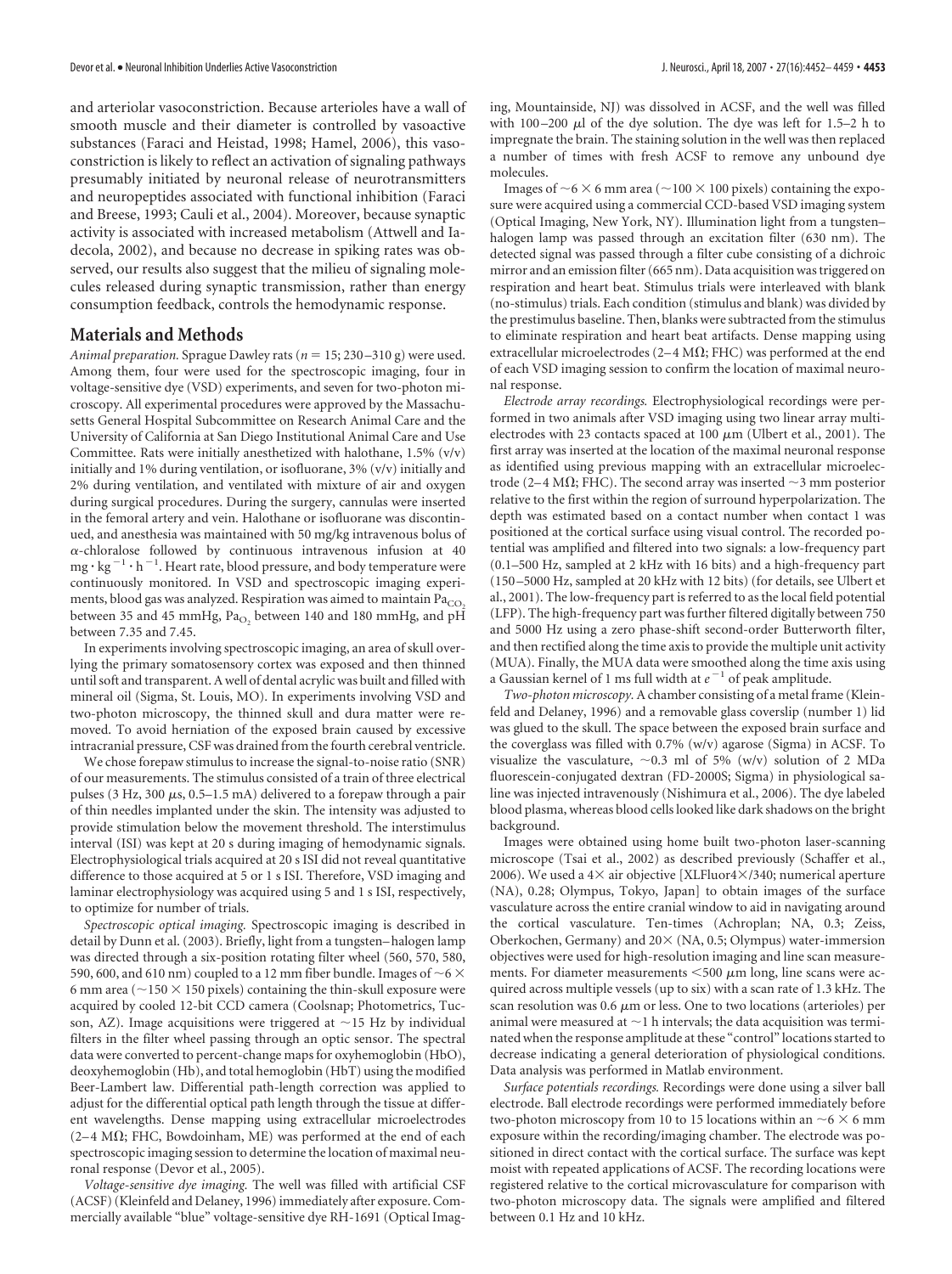#### **Results**

#### **Spectroscopic imaging of blood oxygenation**

We imaged oxyhemoglobin (HbO), deoxyhemoglobin (Hb), and total hemoglobin (HbT) changes in response to forepaw somatosensory stimulus. All three spectroscopic measures (HbO, Hb, and HbT) showed an antagonistic center-surround activation pattern in which the central area of the response was surrounded by an area of the opposite sign (Fig. 1*A*). For example, the area of increased oxygenation (Fig. 1*A*, red) was surrounded by an area of decreased oxygenation (blue). The imaging session was followed by mapping the center of the evoked neuronal activity using extracellular electrodes (see Materials and Methods). The center "positive" response always overlapped with contralateral forepaw neuronal representation (data not shown).

Response time courses were extracted from 0.5 mm rings around the center of the hemodynamic response within the exposure. Specifically, we collapsed the spatial dimension by averaging all pixels within a ring (Fig. 1*B*). The center was estimated as the peak of the earliest detectable HbT, because HbT had the highest SNR compared with HbO and Hb. The rings are superimposed on images in Figure 1*A*. The surround response had a smaller amplitude and a diffuse pattern. Peak positive and peak negative signals were measured within each ring. The results for HbO from four animals are superimposed in Figure 1*C* (see also supplemental Fig. 1, available at www. jneurosci.org as supplemental material). The positive signals (evoked oxygenation increase) declined gradually as a function of distance (ring number). However, neg-

ative signals (evoked oxygenation decrease) were observed at distances > 2 mm.

### **Voltage-sensitive dye imaging**

To investigate the neuronal correlate of the center positive and the surround negative hemodynamic response we used VSD imaging that measured mostly subthreshold membrane polarization in upper cortical layers (Ferezou et al., 2006).

The measurements were performed under the same conditions as the hemodynamic imaging in a separate group of animals. The response to each stimulus in a train of three stimuli was composed of the initial depolarization followed by a hyperpolarization (Fig. 2). The earliest detectable response was spatially localized (Fig. 2A)  $(t = 10 \text{ ms})$  and overlapped with contralateral forepaw neuronal representation (data not shown). The subsequent spatial spread of the signal (Fig. 2*A*) can be explained by a substantial horizontal spread of the apical dendrites of layer II/III pyramidal neurons (Petersen et al., 2003) and extensive corticocortical lateral connections (Brecht et al., 2003; Manns et al., 2004). The subsequent hyperpolarization is indicative of neuro-



**Figure 1.** Spectroscopic imaging of blood oxygenation. *A*, Spatiotemporal evolution of HbO, Hb, and HbT signal change ( $\Delta$ HbO,  $\Delta$ Hb<sub>I</sub>) in response to the forepaw stimulus. Time (in seconds) relative to stimulus onset ( $t=0$ ) is indicated above images. The time series from the top continues on the bottom. One hundred and fifty trials were averaged. The images were spatially smoothed using a Gaussian kernel of 120  $\mu$ m full width at  $e^{-1}$  of peak amplitude. The color scale is expressed in percentage of change from the baseline ( $\Delta$ C/C<sub>0</sub>). We assumed baseline concentrations of 60 and 40  $\mu$ м for HbO and Hb, respectively. An image of raw vasculature corresponding to functional frames is shown in lower left corner. L, Lateral; M, medial; C, caudal. B, Signal time courses extracted from 0.5 mm concentric rings around the center of the response. The center was estimated using the earliest HbT response. The rings are superimposed on images in *A*. Every other ring is shown. The inset shows the color code.*C*, Peak positive (top) and peak negative (bottom) HbO signal change as a function of distance from the center. Data from four animals are superimposed (circles, squares, upward triangles, and downward triangles).

nal inhibition  $(t > 100 \text{ ms})$  (Grinvald et al., 1982). The strongest hyperpolarization was observed in a region surrounding the center of neuronal response.

To quantify the depolarization and hyperpolarization as a function of distance from the center, we extracted time courses from 0.5 mm concentric rings around the center of the response within the exposure (Fig. 2*B*, as in the case of the hemodynamic measures in Fig. 1). We used a somewhat smaller exposure size in VSD experiments because of surgical limitations related to full exposure (removal of the bone and dura matter). The center was estimated as the peak of the first detectable depolarization (at *t* 10 ms). Normalization of the initial depolarization amplitude revealed that, relative to the initial depolarization, the subsequent hyperpolarization was greater in the surround regions (Fig. 2*B*, right, black arrows). Peak depolarization and peak hyperpolarization were measured within each ring. The results from four subjects are superimposed in Figure 2*C*. The peak depolarization declined gradually as a function of distance. However, the strongest surround hyperpolarization tended to occur at 2.0 –3.5 mm (Fig. 2*C*, top). The ratio of peak hyperpolarization to peak depo-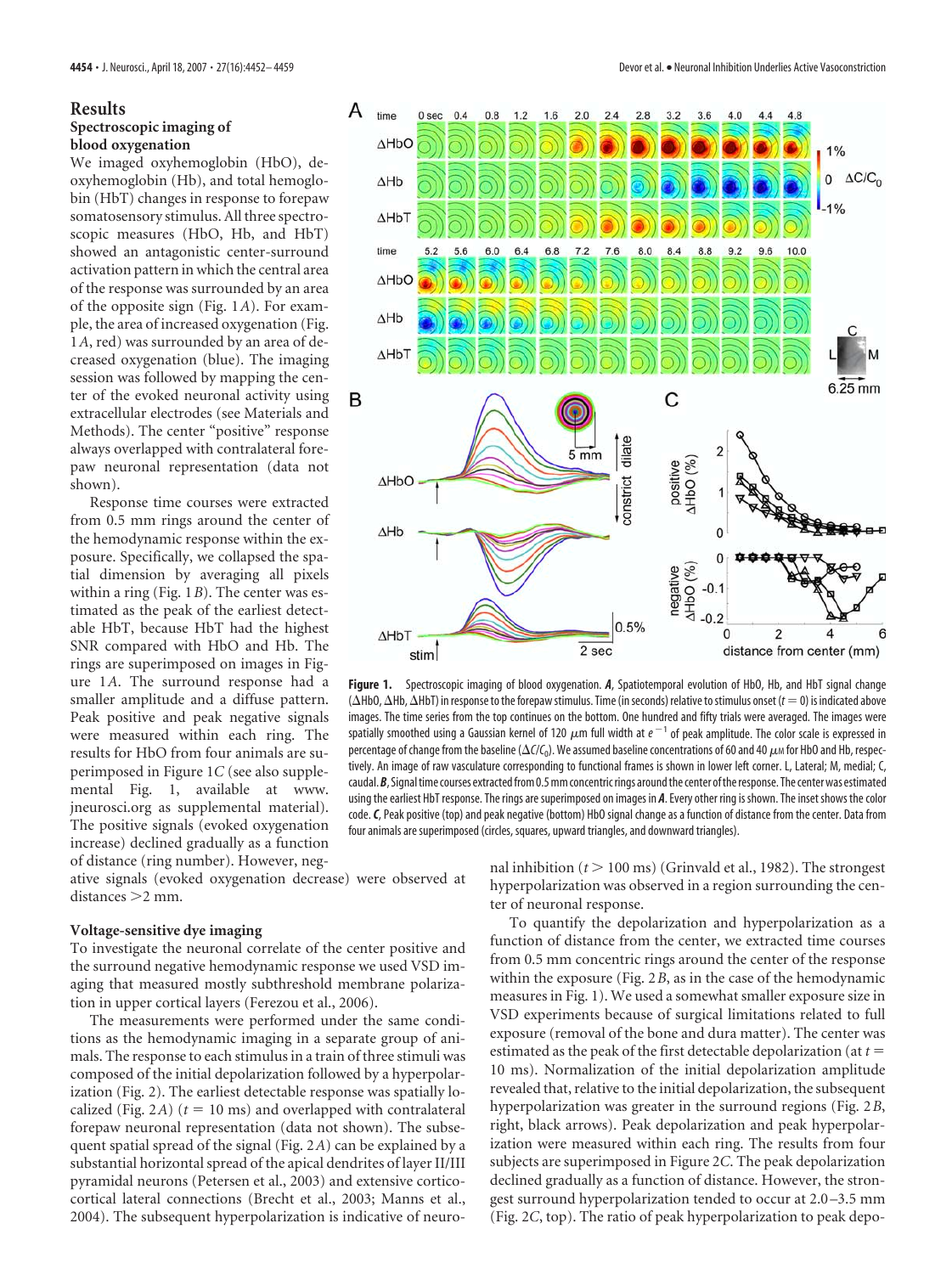

**Figure 2.** Voltage-sensitive dye measurements of neuronal activity. *A*, Spatiotemporal evolution of VSD signal in response to the first of the three stimuli in a train. Time (in milliseconds) relative to stimulus onset ( $t = 0$ ) is indicated above images. One hundred trials were averaged. The images were spatially smoothed using a Gaussian kernel of 120  $\mu$ m full width at  $e^{-\hat{1}}$  of peak amplitude. The color scale is expressed as fluorescence percentage change relative to the baseline ( $\Delta F/F$ ). An image of raw vasculature corresponding to functional frames is shown in the lower right corner. L, Lateral; M, medial; R, rostral. *B*, Signal time courses extracted from 0.5 mm concentric rings around the center of the response. The center was estimated using the earliest response ( $t=10$ ms). The signal time course in response to the first stimulus in a train of three is shown (see inset on the left). The rings are superimposed on images in *A*. Every other ring is shown. In the right panel, the initial depolarization for each ring is normalized to 0.1%. Black arrows label peak hyperpolarization. The inset on the right shows the color code. C, Peak depolarization and hyperpolarization (top) and the hyperpolarization ratio (bottom; see Results) as a function of distance from the center. Data from four animals are superimposed (circles, squares, upward triangles, and downward triangles).

larization ("hyperpolarization ratio") increased steadily in all four subjects up to 3.5 mm from the center. Comparison of the hyperpolarization ratio to the hemodynamic data (Fig. 1*C*) within the same range of distances  $(0-4$  mm) reveals a correlation of negative hemodynamic signals (evoked decrease in blood oxygenation and volume) with relative hyperpolarization (relative neuronal inhibition).

#### **Laminar electrode array recordings**

To test whether the surround hyperpolarization observed with VSD imaging is accompanied by a decrease in firing rates, we performed laminar electrophysiological recordings in two animals after VSD imaging. MUA and LFP were recorded using two linear (depth) electrode arrays (Pettersen et al., 2006; Einevoll et al., 2007). The first array was inserted at the center of the active area. The second array was inserted  $\sim$ 3 mm posterior relative to the first, in the area in which surround hyperpolarization was observed with VSD imaging. Each array had 23 electrodes separated by 100  $\mu$ m in depth. In agreement with previous studies in barrel cortex (Simons and Carvell, 1989; Webber and Stanley, 2004; Devor et al., 2005), we observed no change in MUA in the surround (Fig. 3*A*, top, supplemental Fig. 2, available at www.jneurosci.org as supplemental material). There was a small LFP response in the surround (Fig. 3*A*, bottom, supplemental Fig. 2, available at www.jneurosci.org as supplemental material). Given a large point spread function of LFP, this signal is likely to represent a "pick up" of the response in the center rather than local activity in the surround ((Pettersen et al., 2006) (for review, see Logothetis, 2002). It should be noted that VSD and LFP measure different aspects of neuronal activity in that VSD reflects mean membrane polarization, strongly weighted toward superficial cortical layers, whereas LFP are determined by the spatial distribution of transmembrane currents in a volume around the electrodes (Nicholson and Freeman, 1975; Pettersen et al., 2006; Einevoll et al., 2007).

#### **Two-photon microscopy**

We used two-photon laser-scanning microscopy to relate the center-surround hemodynamic and neuronal response pattern, as revealed with VSD imaging, to dilation changes on the level of single blood vessels. Before two-photon microscopy, we performed electrophysiological mapping using a surface ball electrode to determine the center of evoked neuronal activity (Fig. 4). Then, we measured diameter changes in single visually identified surface arterioles. Evoked diameter changes were measured at 216 locations (arterioles) in seven subjects. The baseline diameter of the measured arterioles ranged from 4 to 80  $\mu$ m; however, most of the measurements (86%) were performed on small arterioles with the baseline diameter  $<$ 30  $\mu$ m. Figure 5 shows stimulusevoked temporal profiles of diameter change in arterioles located at different distances from the maximal neuronal response (evaluated by surface potential measurements using a ball electrode) in

one subject. At virtually all locations, the initial dilation was followed by a subsequent constriction. The relative strength of dilation and constriction varied as a function of distance from the center of neuronal activity. The greatest dilation was observed at the location of the strongest neuronal response. At this location, large-amplitude dilation was followed by a small-amplitude constriction. The amplitude and the duration of the vasodilation decreased with an increase in distance from the center. The vasoconstriction, however, was in particular evident in remote locations relative to the center of neuronal activity. This is further illustrated in Figure 6*A* for another subject. The figure shows an average of arteriolar diameter changes within three rings around the center of neuronal response. Normalization of the initial dilation amplitude revealed that relative to the initial dilation the subsequent constriction was greater in the surround regions (Fig. 6*A*, right, black arrows). Figure 6*B* shows peak dilation (black dots) and peak constriction (red dots) at every measured location for all 216 measurements. Both dilation and constriction tended to decrease as a function of distance. However, as evident from the linear regression slope  $(-2.8$  and 0.1 for dilation and constriction, respectively), the dilation decreased faster.

Superposition of the arteriolar responses from different locations shows that the onset and return to the baseline of the composite response were constant regardless of the degree of dilation and constriction (Fig. 6*A*). At the same time, the vasoconstriction reached peak faster further away from the center of neuronal activity (Fig. 6*A*, supplemental Fig. 3, available at www.jneurosci. org as supplemental material). In fact, the response at the furthest measured locations  $(>3$  mm from the center) was almost completely dominated by vasoconstriction. Theoretically, such behavior can be obtained assuming two antagonistic (competing)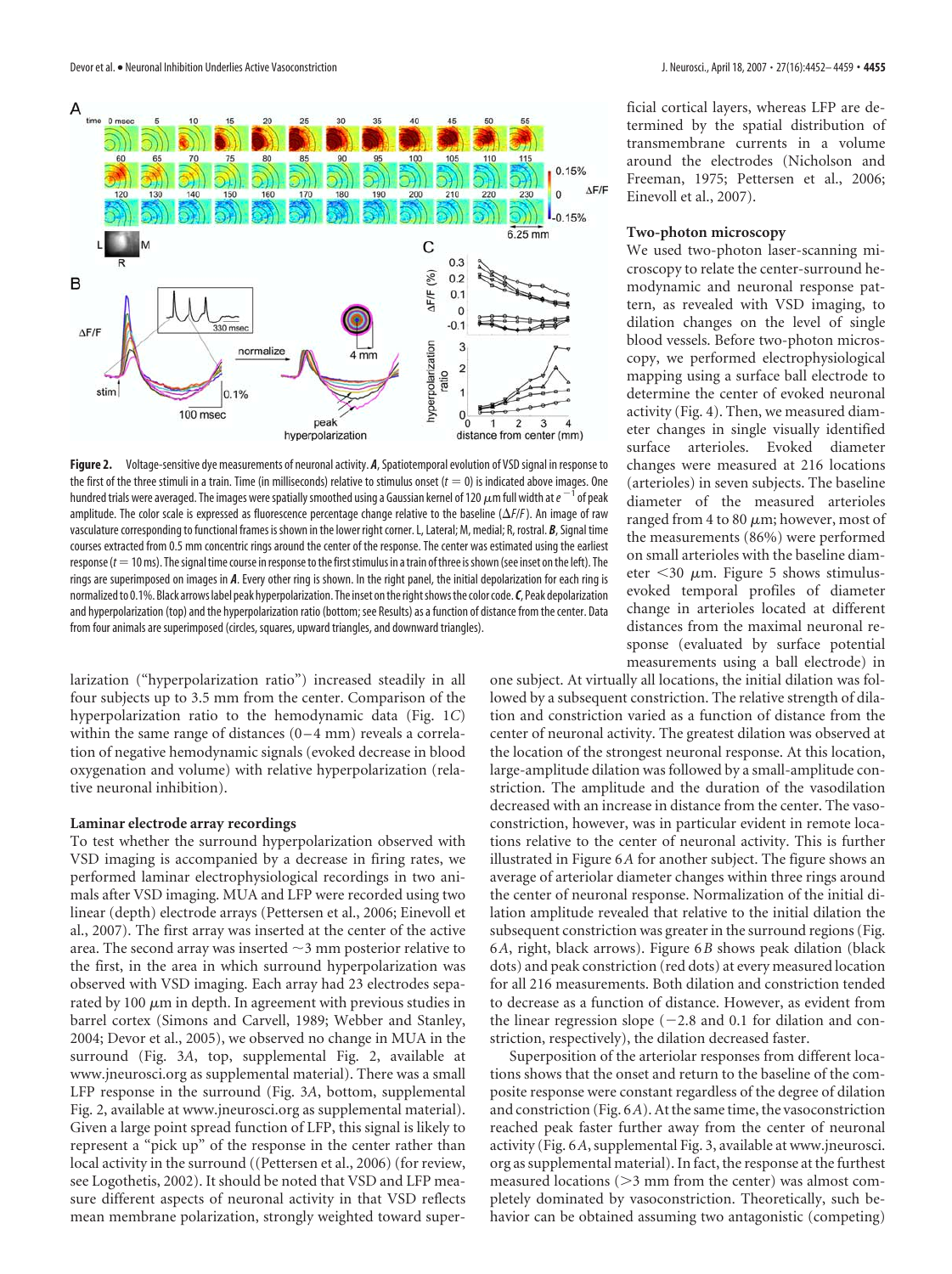

**Figure 3.** Laminar array recordings of MUA and LFP. *A*, Top, Averaged MUA response from the center (left) and the surround (right). Left and right columns are plotted on the same scale. The response to the first of the three stimuli in a train is shown. Each trace represents a recording from one single electrode in the array. Corresponding cortical depth is indicated on the left. The top electrode was positioned on the brain surface (depth, 0). Recordings down to 1500  $\mu$ m are shown. Fivehundred stimulus trials were averaged. The electrical stimulus artifact is covered by gray rectangles. Arrows denote stimulus onset. Bottom, Averaged LFP response from the center (left) and the surround (right). Conventions are the same as for MUA. *B*, Top, Enlarged MUA response averaged from supragranular (depth of 0 – 400  $\mu$ m; green), granular (depth of 500 –900  $\mu$ m; black), and infragranular (depth of 900 –1500  $\mu$ m; red) layers. The top and bottom traces correspond to the recordings from the center and the surround, respectively. Bottom, Enlarged LFP response averaged from 200 to 500  $\mu$ m (layer II/III). Responses from the center (black) and the surround (red) are superimposed. Responses to all three consecutive stimuli are shown.

and temporally overlapping forces, *D* (for vasodilation) and *C* (for vasoconstriction), with effective response time courses described as follows:

$$
D = \left(\frac{t - t_0}{\tau_D}\right)^3 \times e^{-(t - t_0)/\tau_D}, \ C = -\left(\frac{t - t_0}{\tau_C}\right)^3 \times e^{-(t - t_0)/\tau_C},
$$



**Figure 4.** Mapping of the center of the evoked neuronal response using ball electrode measurements of surface potentials. Measurements (white traces) from nine different locations are shown. The traces are numbered in order they were recorded. The strongest amplitude and fastest rise time was observed at location 1, corresponding to the center. The locations are overlaid on the two-photon microscopy image of vasculature within the exposure. The image was calculated as a maximum intensity projection of an image stack of 0–300  $\mu$ m in depth. Individual images were acquired every 10  $\mu$ m.



**Figure 5.** Arteriolar diameter change as a function of distance from the center of evoked neuronal response.White tracesshow percent diameter change relative to the baseline (*d*/*d*) at different locations indicated by red arrows. Dilation and constriction are plotted up and down, respectively. The red circle shows the center of neuronal response. Ball electrode mapping of the center of the neuronal response for the same subject is shown in Figure 4.

where  $t_0$  is the initial delay after stimulus onset,  $t \ge t_0$ , and  $\tau_D$  and  $\tau_C$  are dilation and constriction time constants, respectively.

Thus, the diameter change profiles

$$
\frac{\Delta d}{d}
$$

at each spatial location can be estimated by fitting vascular diameter data as a linear combination of *D* and *C* as follows:

$$
\frac{\Delta d}{d} = A \times D + B \times C,
$$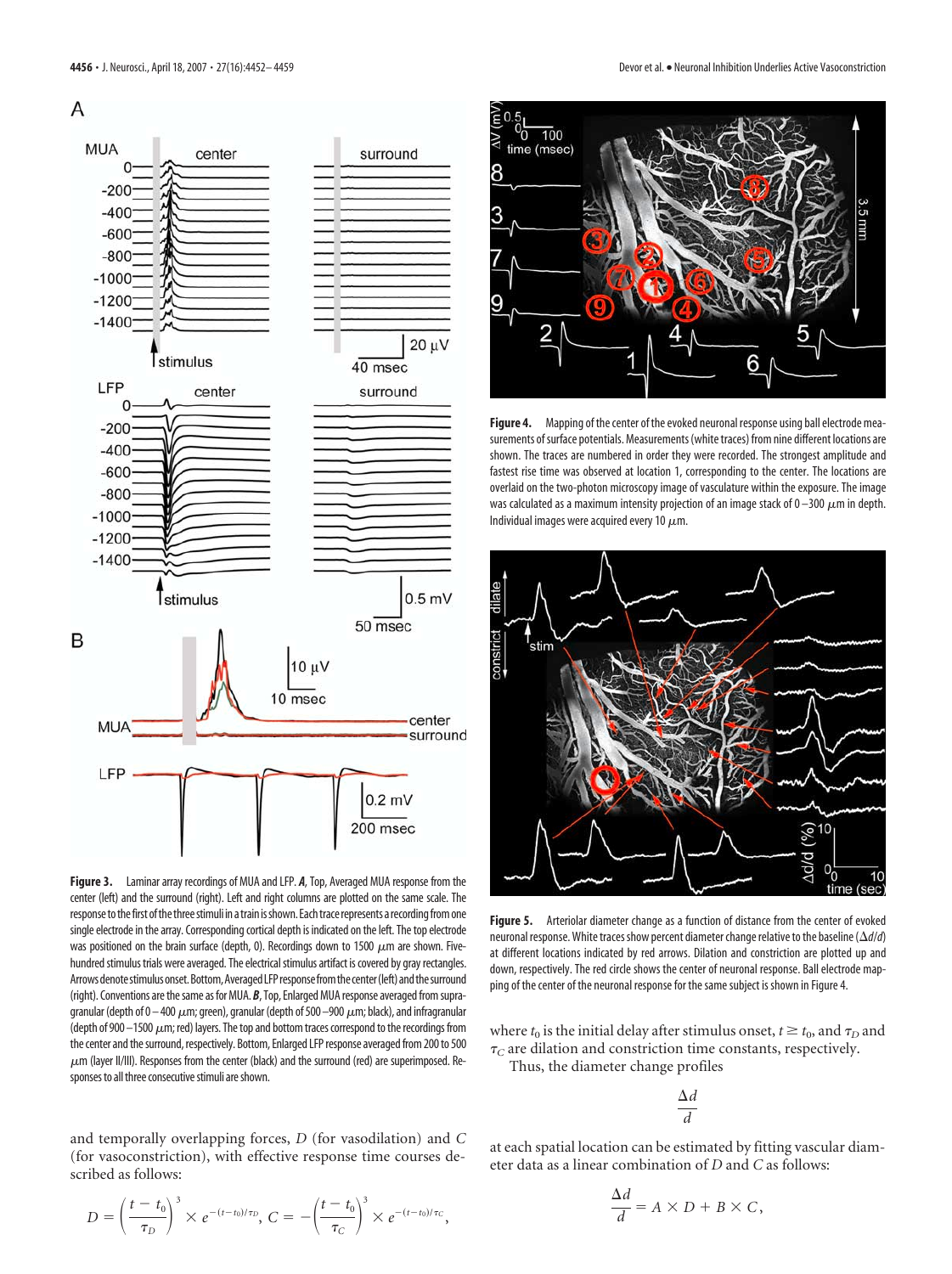

**Figure 6.** Arteriolar vasodilatation and vasoconstriction as a function of distance from the center of evoked neuronal response. A, An average of arteriolar diameter changes  $(\Delta d/d)$ within 0.5 mm from the center of neuronal response (blue), in a 0.5–1.5 mm ring around the center (green), and 1.5–2.5 mm ring around the center (red) for onesubject. In the right panel, the initial dilation for each ring is normalized to 3%. The inset on the right shows the color code. Dilation and constriction are plotted up and down, respectively. *B*, Peak dilation (top) and peak constriction (bottom) as a function of distance (in millimeters from the center of evoked neuronal response). Each dot represents a measurement from a single arteriole. Data from seven animals are superimposed. *C*, Three examples of the fit to the data. The fitting procedure is described in the text. The inset shows the functions C (positive) and D (negative) used to fit the data. The sum of the two normalized by the maximum of the sum of their absolute values is shown in red. *D*, Linear coefficients *A* (top) and *B* (bottom) as a function of distance (in millimeters from the center of the evoked neuronal response). *B* values are mirrored relative to the horizontal axis for better visualization (they are in fact positive). Data from seven animals are superimposed. *E*, The ratio of constriction to dilatation estimated as *B*/*A* as a function of distance. Each dot represents a measurement from asingle arteriole. Data fromseven animals are superimposed.

where *A* and *B* are non-negative weighting constants. Figure 6*C* demonstrates the goodness of the fit using an example of three different profiles. The results of the fitting procedure described above explained 90% of the variance using all 216 temporal profiles. The best fit was obtained using  $t_0 = 0.6$  s,  $\tau_D = 0.1$  s, and  $\tau_C = 1.4$  s.

Similarly to the measured peak dilation and peak constriction (Fig. 6*B*), the estimated values of *A* and *B* decreased as a function of distance from the center of the neuronal response ( $p < 1e^{-5}$ and  $p < 0.01$  for *A* and *B* respectively) (Fig. 6*D*). The estimated values were larger than measured peak dilation and constriction (Fig. 6*B*) because of the temporal overlap of antagonistic effects.

Comparison of single-arteriole diameter response profiles to the VSD imaging results reveals that both the hyperpolarization ratio (Fig. 2*C*) and the ratio of *B* to *A* ("constriction ratio") (Fig. 6*E*) increased with an increase in distance from the center within the range of the two-photon measurements (up to 3.5 mm from the center). Specifically, predominant vasoconstriction (constriction ratio  $>1$ ) was observed  $>2$  mm away from the center, at locations that would correspond to the surround hyperpolarization (inhibition). Comparison of the constriction ratio (Fig. 6*E*) to the hemodynamic imaging data (Fig. 1*C*) within the same

range of distances (0-3.5 mm) reveals a correspondence of negative hemodynamic signals with a predominant vasoconstriction.

# **Discussion**

Our results demonstrate that (1) increases in blood oxygenation and volume occur at locations with predominant neuronal excitation and arteriolar vasodilation, and (2) decreases in blood oxygenation and volume occur at locations with predominant neuronal inhibition and arteriolar vasoconstriction. Our stimulus evoked a surround net oxygenation decrease that would correspond to a negative BOLD fMRI signal (Fig. 1). This observation is in agreement with a previous study by Devor et al. (2005), albeit in a different sensory area using a different sensory stimulus. The neuronal response imaged using VSD also exhibited a centersurround structure with a central region of net neuronal depolarization surrounded by net hyperpolarization (Fig. 2). This finding is in agreement with a previous VSD imaging study in a different sensory area (Derdikman et al., 2003). As a means to determine a common denominator to these two effects, we measured diameter changes of single arterioles with two-photon microscopy. The measurements revealed that at every location within the exposure the arteriolar response was composed of a dilatory and constrictive phases. The relative strength of dilation and constriction varied as a function of distance from the center of neuronal activity. Although at the center the response was mostly dilatory, it was dominated by vasoconstriction at distant locations (Figs. 5, 6).

The antagonistic center-surround behavior, a good fit to the data assuming a combination of two antagonistic forces (Fig. 6*C–E*), and a covariance of the inhibition and constriction ratios as a function of distance from the center of evoked neuronal response suggest that evoked neuronal excitation is associated with arteriolar vasodilation, whereas evoked neuronal inhibition is associated with arteriolar vasoconstriction. We used a linear regression to illustrate trends in the behavior of dilation, constriction, and the constriction ratio as a function of distance. However, this does not imply a linear relationship.

Our focus on arterioles is motivated by the fact that their walls contain smooth muscle cells, a substrate for active diameter control by neurovascular mediators (for review, see Iadecola, 2004; Lauritzen, 2005; Hamel, 2006). Therefore, the observation that stimulus-evoked diameter change occurred on the arterial side suggests, but does not prove, the presence of active rather than passive processes. In the present study, we chose to examine surface vessels to facilitate the comparison with spectroscopic imaging that has high sensitivity to the cortical surface (Polimeni et al., 2005). The surface vessels have a lesser specificity to cortical columns and larger "upstream" dilation effects (Iadecola, 2004) than diving arterioles and their branches that feed well defined territories (Nishimura et al., 2007). Both of these factors are likely to contribute to the variability of our measurements.

Previous studies have demonstrated surround inhibition using VSD imaging (Takashima et al., 2001; Derdikman et al., 2003). Although hyperpolarization observed with VSD imaging is interpreted as neuronal inhibition (Grinvald et al., 1982), it serves as a low bound because the contribution of "shunting" inhibition does not cause appreciable hyperpolarization (Carandini and Heeger, 1994). In our study, we estimated inhibition using the response to the first stimulus pulse in a train. Although consecutive pulses elicited additional neuronal activity, spatial sharpening of the response has been shown previously after repeated stimulation (Kleinfeld and Delaney, 1996; Sheth et al.,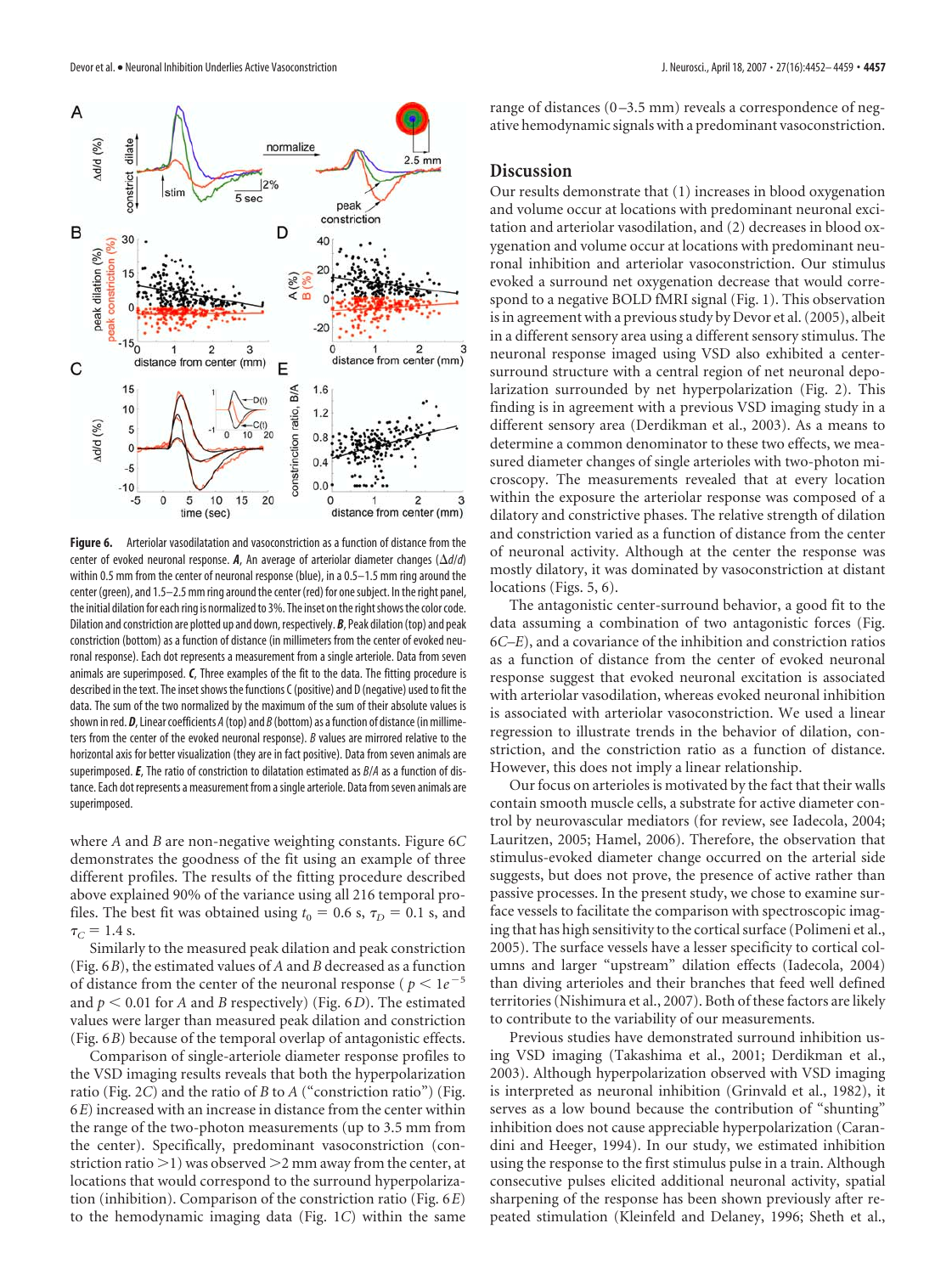1998). Therefore, surround inhibition is not expected to decrease during a repetitive stimulus.

A body of evidence indicates that neurotransmitter and neuropeptide release during synaptic transmission, including a presynaptic and postsynaptic dendritic release, is a major factor in the initiation of the hemodynamic response (Cauli et al., 2004; Hamel, 2004, 2006; Iadecola, 2004). Thus, arteriolar dilation and constriction can be an end-point result of the release of vasoactive substances related to activity of certain populations (types) of neurons differentially engaged in network response in center and in surround cortical columns. The observation of the covariance of the inhibition and constriction ratios does not necessarily imply that excitatory and inhibitory neurons release dilatory and constrictive mediators, respectively. Although it has been shown that pyramidal cortical neurons express NMDA receptors and generate a vasodilator, NO (Iadecola, 2004), and that some of the inhibitory interneurons cause vasoconstriction after stimulation *in vitro* (Hamel, 2006), the role of different types of neurons in neurovascular communication needs additional *in vivo* investigation. Moreover, neurovascular signaling pathways involve non-neuronal cell types such as astrocytes (Wang et al., 2006) that might account for the well known  $> 0.5$  s delay in the onset of the hemodynamic response and might play a critical role in the transformation of activity of neuronal circuits into vasodilation and vasoconstriction (Raichle and Mintun, 2006).

In agreement with the study by Devor et al. (2005) using tactile stimulation of a single whisker, the spectroscopic hemodynamic measures (Hb, HbO, and HbT) showed an antagonistic centersurround activation pattern in which the central area of the response was surrounded by an area of the opposite sign (Fig. 1). Evoked decrease in oxygenation, known as "negative BOLD" in fMRI literature (Shmuel et al., 2006), was observed at distances  $>$ 2 mm from the center. The area at the border between the positive center and the negative surround exhibited temporally biphasic signals. This is in contrast to our previous observations of a space-time separable center-surround structure in the primary vibrissa cortex. The difference can be attributed to differences in the somatosensory stimulus.

Comparison of the hemodynamic data (Fig. 1) to the hyperpolarization ratio (Fig. 2*C*) within the same range of distances (0 –4 mm) reveals a correlation of negative hemodynamic signals with relative hyperpolarization (neuronal inhibition). Likewise, comparison of the hemodynamic data to the constriction ratio reveals a correlation of negative hemodynamic signals with a predominant vasoconstriction. In contrast to single-arteriole diameter change, the oxygenation and HbT change within the radius of 2 mm from the center did not exhibit a biphasic behavior, but always showed an increase. The lack of negative HbT can be explained by a compensating (passive) diameter change on the venous side and also by possible evoked changes in hematocrit (Hillman et al., 2007). Evoked change in oxygenation results not only from the arterial diameter change, but also from change in flow and the cerebral metabolic rate of oxygen consumption. Thus, quantitative interpretation of BOLD as diameters changes of single vessels requires a further effort including microscopic measurements of vascular diameter, blood flow velocity, and oxygenation in intravascular and extravascular space, ideally in the framework of realistic vascular trees.

Neuronal inhibition is not always accompanied by a decrease in measured population firing rates. Both a study by Devor et al. (2005) in the rat barrel cortex and the present data from the forepaw region of the SI (Fig. 3) demonstrate no decrease in MUA in hemodynamically negative areas. Because of the low

baseline firing rate (Simons and Carvell, 1989), evoked inhibition in rat SI is not accompanied by MUA decrease. In contrast, in monkey visual cortex under conditions of elevated baseline, Shmuel et al. (2006) reported a decrease in MUA in areas with a negative BOLD signal change. The common denominator in these studies is the evoked neuronal inhibition, which may or may not be associated with decreased overall neuronal firing rates, as measured by MUA, depending on the baseline activity. Therefore, inhibitory synaptic activity, rather than a decrease in firing rate per se, appears to drive vasoconstriction and associated oxygenation decrease ("negative BOLD").

A number of factors in our study could affect the magnitude of the hemodynamic response in comparison with awake behaving animals in a natural environment. Among them are anesthesia conditions, intracranial pressure (caused by the draining of CSF from the fourth ventricle), unknown state of cholinergic modulation, and the use of an electrical forepaw stimulus. The present study used  $\alpha$ -chloralose, an agent of choice for hemodynamic imaging because of its lesser effects on cardiovascular, respiratory and reflex functions, and functional-metabolic coupling (Covert et al., 1992; Ueki et al., 1992; Lindauer et al., 1993). However, the spatially biphasic center-surround hemodynamic pattern of HbO, Hb, and HbT reported here is consistent with previous reports by Devor et al. (2003, 2005) from primary vibrissa cortex that used either  $\alpha$ -chloralose or urethane anesthesia and a more natural single-vibrissa stimulus. Therefore, the center-surround pattern is likely to be a preserved phenomenon across different somatosensory areas, anesthesia states, and stimulus types.

To conclude, our results suggest that positive and negative BOLD fMRI signals may be interpreted, respectively, as functional excitation and inhibition, that active vasoconstriction underlies the negative BOLD signal, and that the release of vasoactive compounds associated with evoked excitation and inhibition initiates the neurovascular signal transduction pathway(s) leading, respectively, to vasodilation and vasoconstriction. Additional *in vivo* studies using recent advancement in labeling and stimulation strategies of identified cell types are needed to address the molecular mediators in neurovascular cascade.

## **References**

- Attwell D, Iadecola C (2002) The neural basis of functional brain imaging signals. Trends Neurosci 25:621–625.
- Brecht M, Sakmann B (2002) Dynamic representation of whisker deflection by synaptic potentials in spiny stellate and pyramidal cells in the barrels and septa of layer 4 rat somatosensory cortex. J Physiol (Lond) 543:49 –70.
- Brecht M, Roth A, Sakmann B (2003) Dynamic receptive fields of reconstructed pyramidal cells in layers 3 and 2 of rat somatosensory barrel cortex. J Physiol (Lond) 553:243–265.
- Carandini M, Heeger DJ (1994) Summation and division by neurons in primate visual cortex. Science 264:1333–1336.
- Cauli B, Tong XK, Rancillac A, Serluca N, Lambolez B, Rossier J, Hamel E (2004) Cortical GABA interneurons in neurovascular coupling: relays for subcortical vasoactive pathways. J Neurosci 24:8940 –8949.
- Chaigneau E, Oheim M, Audinat E, Charpak S (2003) Two-photon imaging of capillary blood flow in olfactory bulb glomeruli. Proc Natl Acad Sci USA 100:13081–13086.
- Covert RF, Schreiber MD, Leff AR, White SR, Munoz NM, Torgerson LJ (1992) Oxygen metabolism and catecholamine secretion during chloralose anesthesia in lambs. J Dev Physiol 17:125–132.
- Derdikman D, Hildesheim R, Ahissar E, Arieli A, Grinvald A (2003) Imaging spatiotemporal dynamics of surround inhibition in the barrels somatosensory cortex. J Neurosci 23:3100 –3105.
- Devor A, Dunn AK, Andermann ML, Ulbert I, Boas DA, Dale AM (2003) Coupling of total hemoglobin concentration, oxygenation, and neural activity in rat somatosensory cortex. Neuron 39:353–359.
- Devor A, Ulbert I, Dunn AK, Narayanan SN, Jones SR, Andermann ML, Boas